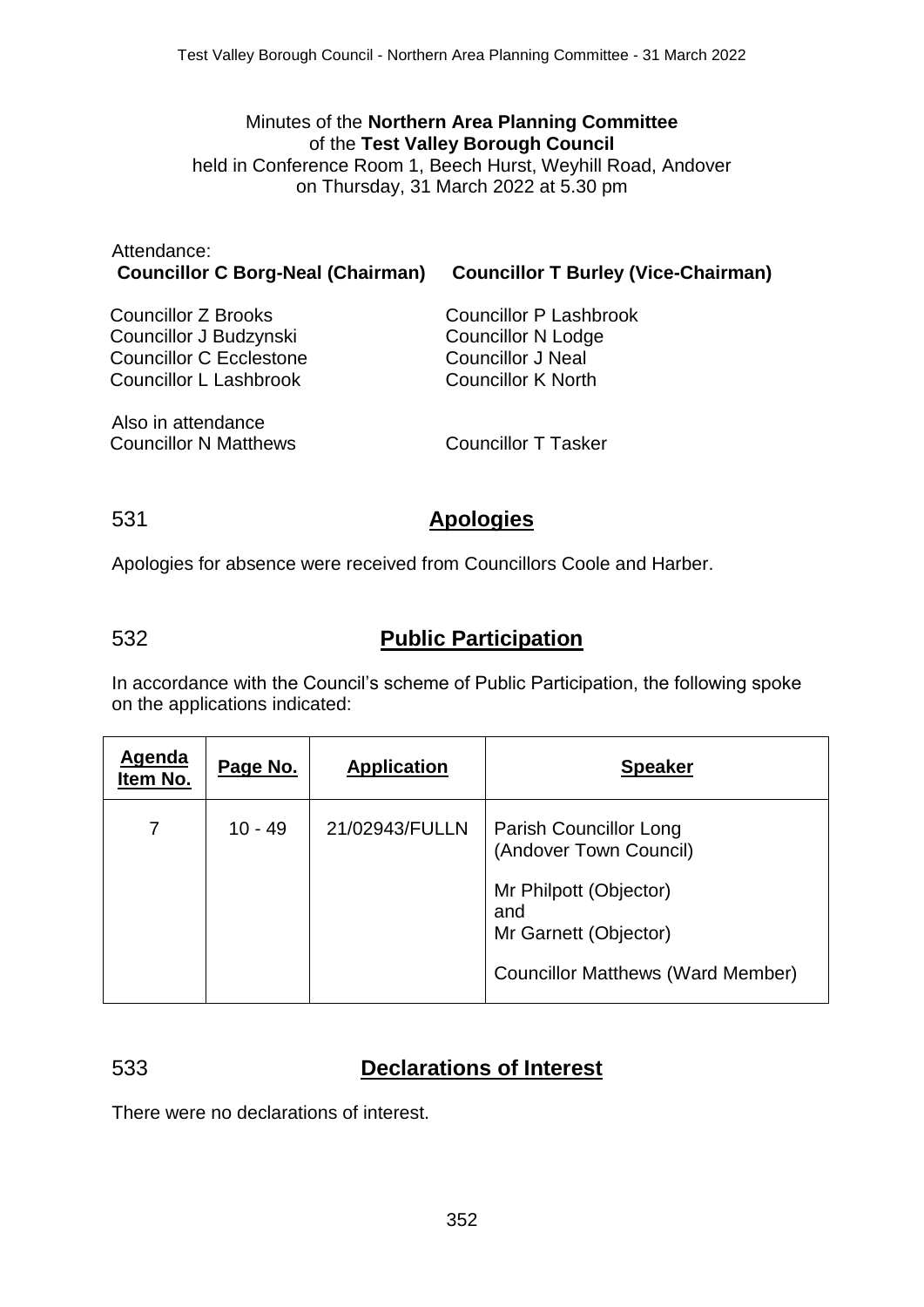# 534 **Urgent Items**

There were no urgent items to consider.

535 **Minutes**

### **Resolved:**

**That the minutes of the meeting held on 10 March 2022 be confirmed and signed as a correct record.**

# 536 **Schedule of Development Applications**

#### **Resolved:**

**That the applications for development as set out below be determined as indicated.**

## 537 **21/02943/FULLN**

| <b>APPLICATION NO.</b>  | 21/02943/FULLN                                                                                                                                                                      |
|-------------------------|-------------------------------------------------------------------------------------------------------------------------------------------------------------------------------------|
| <b>APPLICATION TYPE</b> | <b>FULL APPLICATION - NORTH</b>                                                                                                                                                     |
| <b>REGISTERED</b>       | 07.10.2021                                                                                                                                                                          |
| <b>APPLICANT</b>        | Mr Tom Mitchell                                                                                                                                                                     |
| <b>SITE</b>             | Land west of Finkley Farm Road, East Anton,                                                                                                                                         |
|                         | Andover, ANDOVER TOWN (ROMANS)                                                                                                                                                      |
| <b>PROPOSAL</b>         | Erection of 130 dwellings and a 375sqm Class E retail<br>convenience store, including access, parking, open<br>space, landscaping and a sustainable urban drainage<br>system (SuDS) |
| <b>AMENDMENTS</b>       | Letter received 10 <sup>th</sup> January responding to LLFA's<br>comments                                                                                                           |
| <b>CASE OFFICER</b>     | Mrs Samantha Owen                                                                                                                                                                   |

#### **REFUSED for the reasons:**

- **1. The development has failed to demonstrate adequate visibility splays on the internal road between plots 52 and 57 which would have an adverse impact on the function and safety of the local highway network and would not accord with Policy T1 of the Test Valley Borough Revised Local Plan (2016).**
- **2. The development has failed to demonstrate that the Swept Path analysis of the internal road between plots 52 and 57 can accommodate an 11.2 metre refuse vehicle without it encroaching onto the opposite side of the internal access road which would**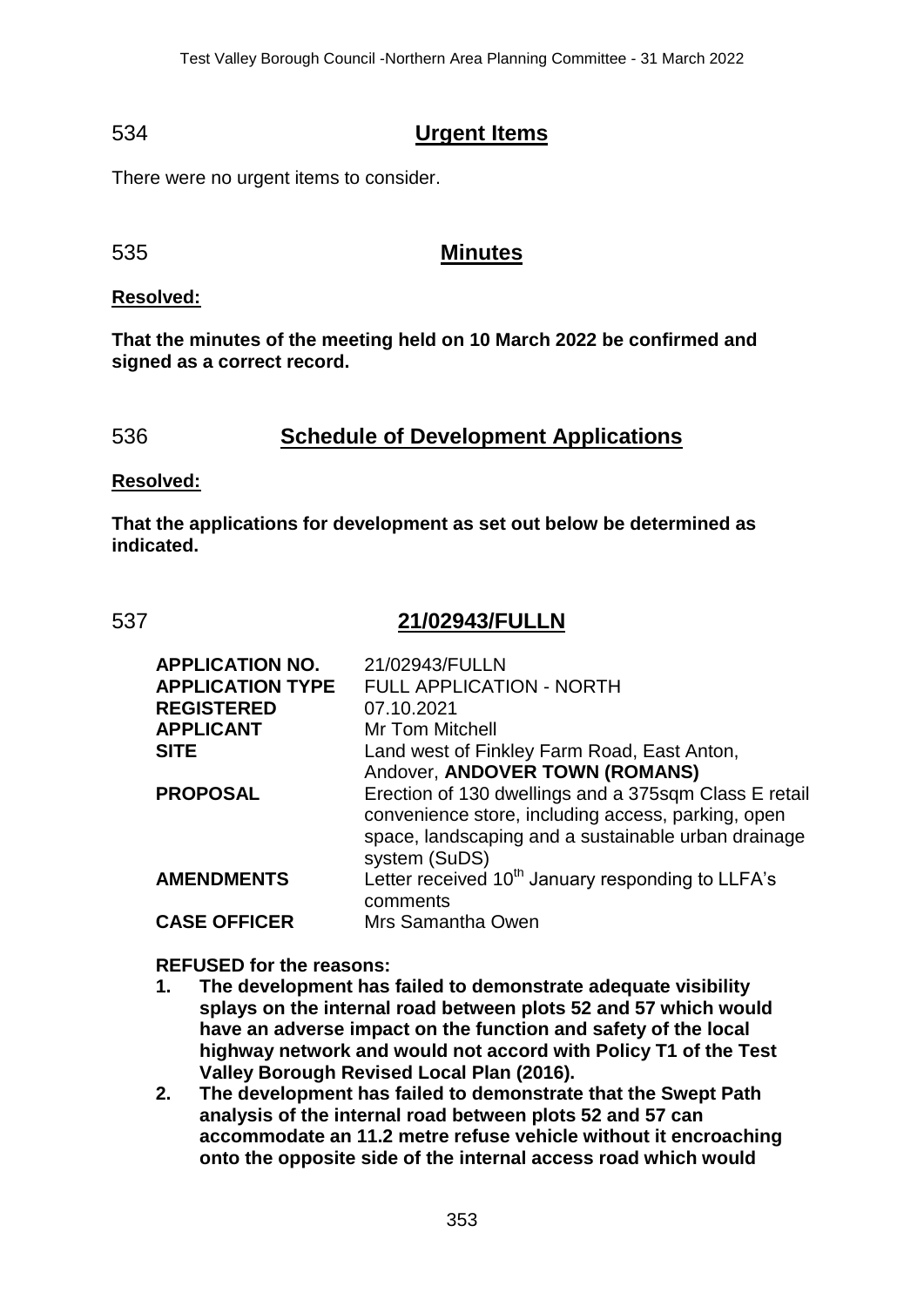**bring it into conflict with other vehicles as such this would not be safe and would have an adverse impact on the function and safety of the local highway network and would not accord with Policy T1 of the Test Valley Borough Revised Local Plan 2016.**

- **3. The submitted Travel Plan does not support and promote the use of sustainable transport and as such it does not accord with Policy T1 of the Test Valley Borough Revised Local Plan 2016.**
- **4. There is a shortfall in 4 visitor spaces across the Parcel for which no adequate justification has been put forward that would allow for a reduction in visitor spaces against the standards as set out in Annexe G of the RLP, which is likely to result in on street parking that would impact the operation and safety of the internal road network and therefore does not accord with Policy T2 of the Test Valley Borough Revised Local Plan 2016.**
- **5. Plots 1-12, 44-52, 67 and 68 are likely to encourage on street parking along Dairy Road and Finkley Farm Road. Parking on the road will hinder the free flow of traffic along these routes resulting in an adverse impact on the safety and character of the local highway network and would be contrary to Policy T1 of the Test Valley Borough Revised Local Plan 2016.**
- **6. The parking for plots 113-118 is poorly designed in terms of its relationship with the dwelling it is allocated to. Plots 28, 51, 52, 67, 94 and 95 have allocated parking that is somewhat remote from the unit it serves. It is not considered that parking for these plots is well designed or appropriately located and therefore does not accord with Policy T2 of the Test Valley Revised Local Plan 2016.**
- **7. Parking spaces are required to be well designed and practical. A number of parking spaces are constrained on one or both sides by retaining walls, in these instances parking spaces should be 2.7 metres wide if constrained on one side and 3 metres wide if constrained on two sides, Plots 15, 16, 17, 18, 29, 30, 32, 33, 34, 36, 37, 38, 39, 40, 41, 42, 43, 78, 79, 89 and 90 are impacted in this way, however the car parking spaces for these units are still measuring 2.4 metres wide. This is not considered to be well designed parking and as such is contrary to Policy T2 of the Test Valley Revised Local Plan 2016.**
- **8. It is considered that the proposed development does not represent high quality development as required by Policy E1. The layout relies on retaining walls and underbuilding which are an incongruous and alien feature that are considered visually intrusive. The elevation design of the Apartment Blocks, the Retail Block and the FOGS results in bland, oppressive and overbearing buildings that would fail to improve the character and quality of the area. Also the use of render as a material throughout the development presents a stark addition against the backdrop of the wider development and the landscaping. It is not considered that the development would accord with Policy E1 of the RLP or paragraph 71 of the National Design Guide.**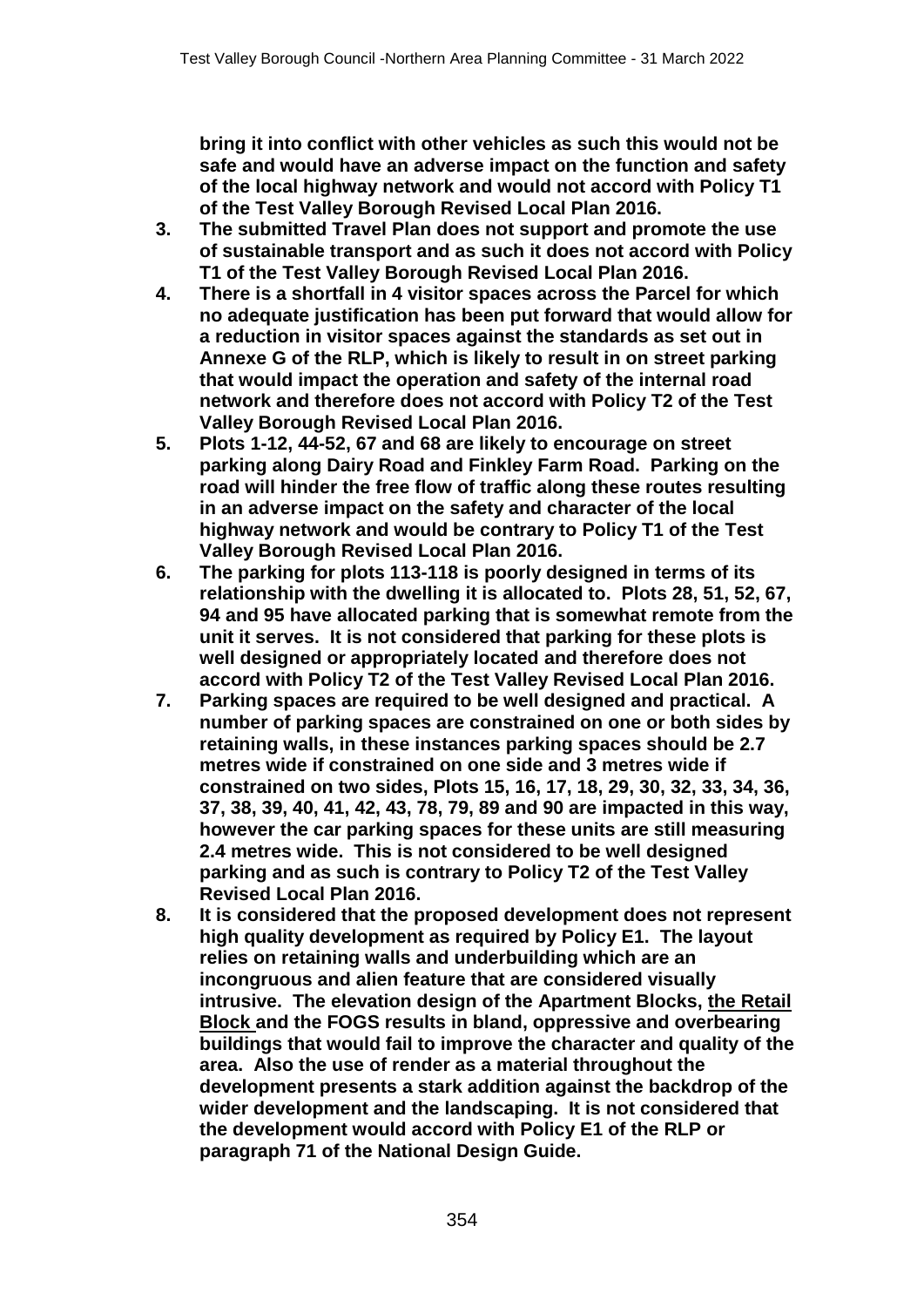- **9. The proposed Plots 67, 92,and 123 -130 are located in close proximity to the existing trees that have been planted alongside Finkley Farm Road as such this will potentially impact the long term retention and health of these trees through requests for the trees to be pruned or felled as they mature and grow. The proposed development is contrary to policy E2 of the Test Valley Borough Revised Local Plan (2016).**
- **10. The proposed layout has resulted in large areas of parking with little or no significant landscaping resulting in large areas that are dominated by hard surfacing which is detrimental to the overall landscape character of the area and does not integrate, complement or enhance the character of the Borough As such does not accord with Policies E1 and E2 of the Test Valley Borough Revised Local Plan 2016.**
- **11. Insufficient information has been submitted with the application to demonstrate that the proposed infiltration basin is required to be the size, depth and shape as proposed it therefore cannot be concluded that the infiltration basin would not be a visually intrusive feature within the landscape. As such this feature would not accord with Policy E2 of the Test Valley Borough Revised Local Plan 2016.**
- **12. The POS as proposed is made up of open space and Swales, the latter of which are undulating and at certain times of the year likely to have standing water within them, this does not address the shortfall of the specific type of POS within the Ward. In the absence of a legal agreement to secure the shortfall of specific type of POS within the Ward the proposed development fails to provide sufficient public open space required to serve the needs of the future population and no arrangements for its long term maintenance have been made. The proposal would therefore result in unnecessary additional burden being placed on existing public open space provision adversely affecting the function and quality of these facilities, to the overall detriment of the area and users of the open space. The arrangements for the long term management and maintenance of the proposed POS have also not been secured. The proposal is contrary to policies COM15 and LHW1 of the Test Valley Borough Revised Local Plan (2016), and the Infrastructure and Developer Contributions Supplementary Planning Document (2009).**
- **13. In the absence of a legal agreement to secure the provision of and financial contribution towards on site new affordable housing, including their subsequent retention in perpetuity to occupation by households in housing need and ensuring that the units are dispersed throughout the development and meet local need in terms of the size, type and tenure of the units in accordance with the Affordable Housing Supplementary Planning Document the proposal is contrary to policy COM7 of the Test Valley Borough Revised Local Plan (2016) and the Infrastructure and Affordable Housing Supplementary Planning Document (2021).**